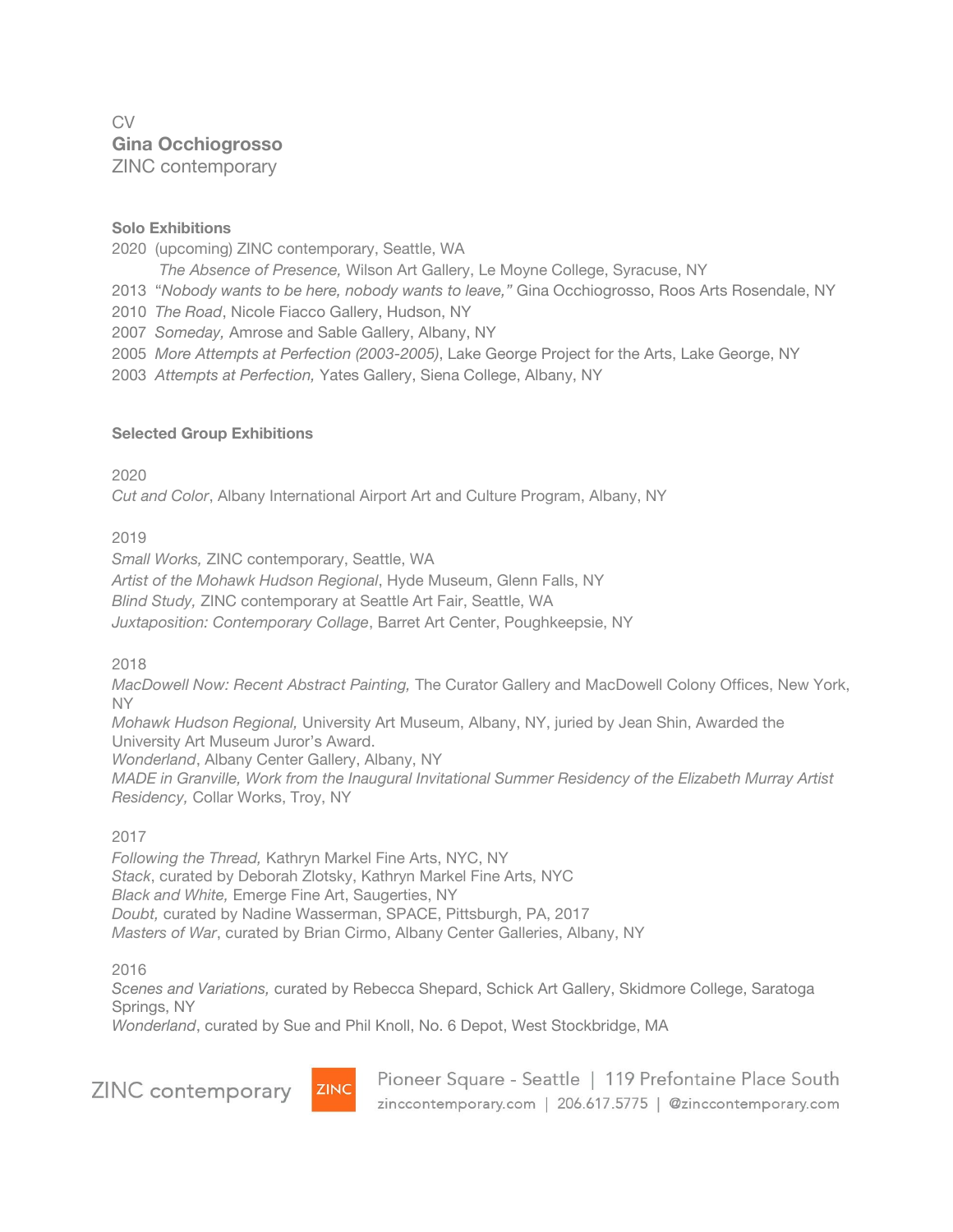2015

*CASHEESH,* Geoffrey Young Gallery, Great Barrington, MA *Howdy Doody*, curated by Jenny Kemp and Leona Christie, Collar Works Gallery, Troy, NY *New Directions '15,* juried by Juror: Janet Bishop, Weisel Family Curator of Painting and Sculpture, The San Francisco Museum of Modern Art (SFMOMA), Barrett House Gallery, Poughkeepksie, NY *Exquisite*, LABspace, Hillsdale, NY *Axis Mundi: New Work by Gina Occhiogrosso, Anne Austin Pearce, Frank Poor, and Jonathan Sharlin*, Hunt-Cavanaugh Gallery, Providence College, RI

*Shifting Ecologies 2*, curated by Marianne Van Lent, Athens Cultural Center, Athens, NY *Bellingham National Art Exhibition and Awards* at Whatcom Museum, WA

2014

*Shifting Ecologies*, The Painting Center, New York City, NY *Memento*, Castle Gallery, The College of New Rochelle, New Rochelle, NY *Lay of the Land,* Mikhail Zakin Gallery, Demarest, New Jersey *The Continuing View,* Tyler Art Gallery, State University of New York at Oswego *Mid-Atlantic New Painting,* University of Mary Washington Galleries, Virginia

2013

*Unhinged*, Pierogi Gallery, Brooklyn, NY *Terra Incognita*, Castle Gallery, The College of New Rochelle *Our Backyard, Artists Consider the Environment*, Roos Arts, Rosendale, NY

2012

*Natural/Constructed,* The Painting Center, NYC, NY *Grey Matters*, The Albany International Airport Art & Culture Program *Flux: Gina Occhiogrosso, Kathleen Thum, and Cein Watson,* The Arts Center of the Capital Region, Troy, NY

2010

*The Other End of the Line*, a Francis Cape project in collaboration with curator Ian Berry, The Highline, Chelsea, NYC, NY *Hemispheres*, Lana Santorelli Gallery, New York, NY

### **Education**

MFA in Painting, SUNY Buffalo, Buffalo, NY BFA in Painting, Tyler School of Art, Philadelphia, PA

### **Residencies/Fellowships**

The Elizabeth Murray Artist Residency, 2018(Pilot year, by invitation) MacDowell Colony, 2017 Vermont Studio Center, 2016 The American Academy of Rome, 2014 Ragdale Foundation, 2014 The Millay Colony for the Arts, Inc, 1992, 2013 VCCA; Virginia Center for the Creative Arts, 2010, 2013, 2018 Constance Saltonstall Foundation, 2012

**ZINC** contemporary



Pioneer Square - Seattle | 119 Prefontaine Place South zinccontemporary.com | 206.617.5775 | @zinccontemporary.com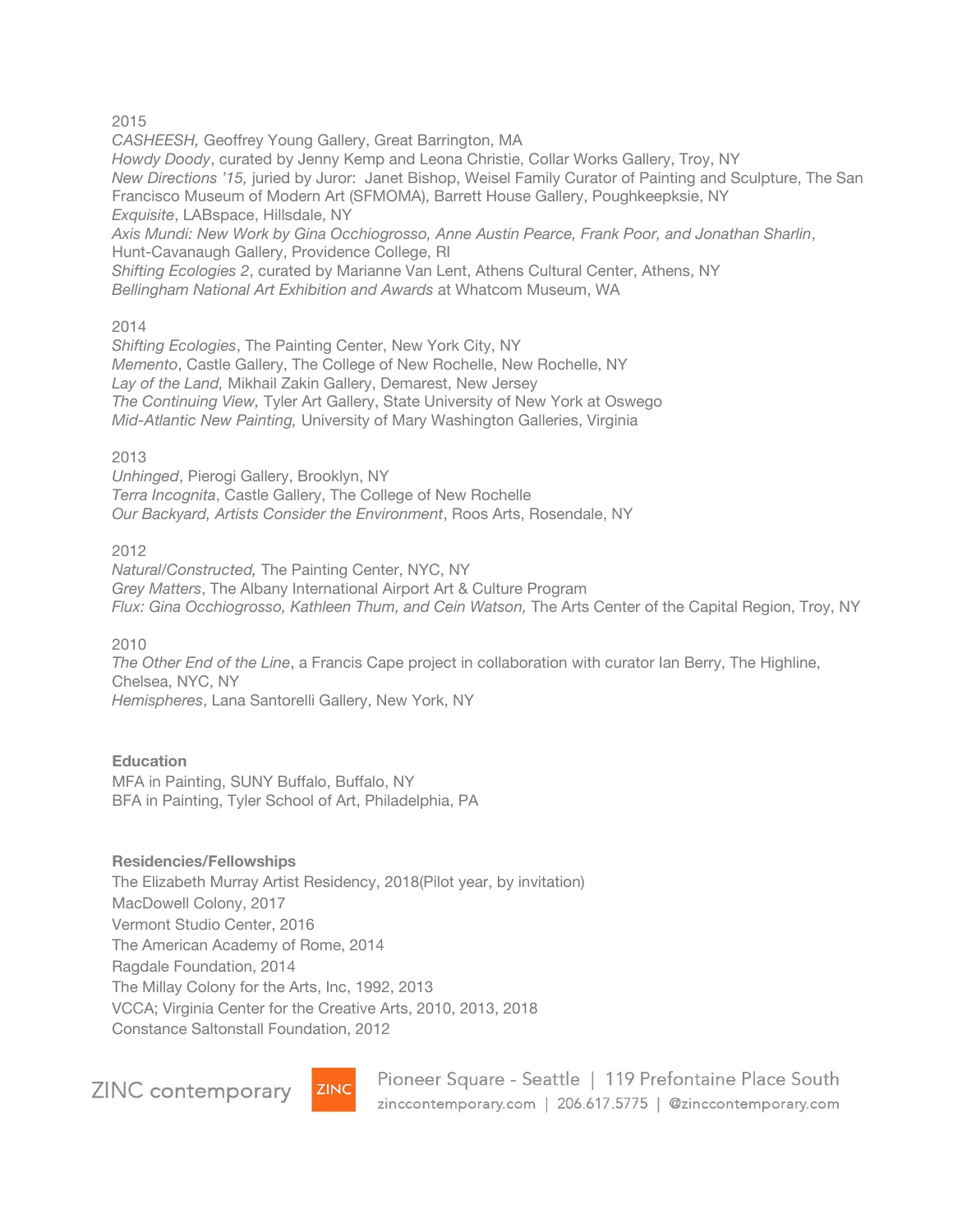**Flat Files/Slide Registeries**

Pierogi, Brooklyn, NY

#### **Visiting Artist/Lectures**

- 2019 Barret Art Center, Poughkeepsie, NY
- 2018 University Art Museum, Albany, NY
- 2016 Skidmore College, Saratoga Springs, NY
- 2013 State University of New York at Oswego
- 2010 Hyde Collection Museum, Glens Falls, NY
- 2010 Albany Center Galleries, Albany, NY
- 2008 Skidmore College, Saratoga Springs, NY
- 2007 Saratoga Arts Council, Saratoga Springs, NY
- 2007 Union College, Schenectady, NY

### **Teaching**

| 2006-Present | Foundations Coordinator, Associate Professor of Art, Center For Art & |
|--------------|-----------------------------------------------------------------------|
|              | Design, The College of Saint Rose, Albany, NY                         |
| 1999-2000    | Visiting Assistant Professor, Bucknell University, Lewisburgh, PA     |
| 1992-1993    | Extended Part-Time Faculty, Rochester Institute of Technology,        |
|              | Rochester, NY                                                         |

### **Curatorial**

- 2005 *(re)Collections,* Arts Center of the Capital Region, Troy, NY
- 2004 *Modified,* Arts Center of the Capital Region, Troy, NY
- 2004 *Haven,* Arts Center of the Capital Region, Troy, NY
- 2003 *Day Job*, Arts Center of the Capital Region, Troy, NY
- 2002 *Preliminary Sketches*, co-curated with Lisa Dorin, Arts Center of the Capital Region, Troy, NY

### **Selected Bibliography**

2018

Wacky, Whimsy center stage at ACG's "Wonderland," by William Jaeger, Times Union, June 6, 2018 2013

Skin and Earth, Suddenly Unrecognizable, 'Terra Incognita,' on Exhibition at the College of New Rochelle, The New York Times, March, 2013

2012

Works by Gina Occhiogrosso, Kathleen Thum, Cein Watson on exhibit at Arts Center's "Flux, by Amy Griffin, Times Union, Jan 25, 2012

2010

Francis Cape, The Other End of The Line, by Charles Schultz, Brooklyn Rail, Dec. 2010

**ZINC** contemporary



Pioneer Square - Seattle | 119 Prefontaine Place South zinccontemporary.com | 206.617.5775 | @zinccontemporary.com